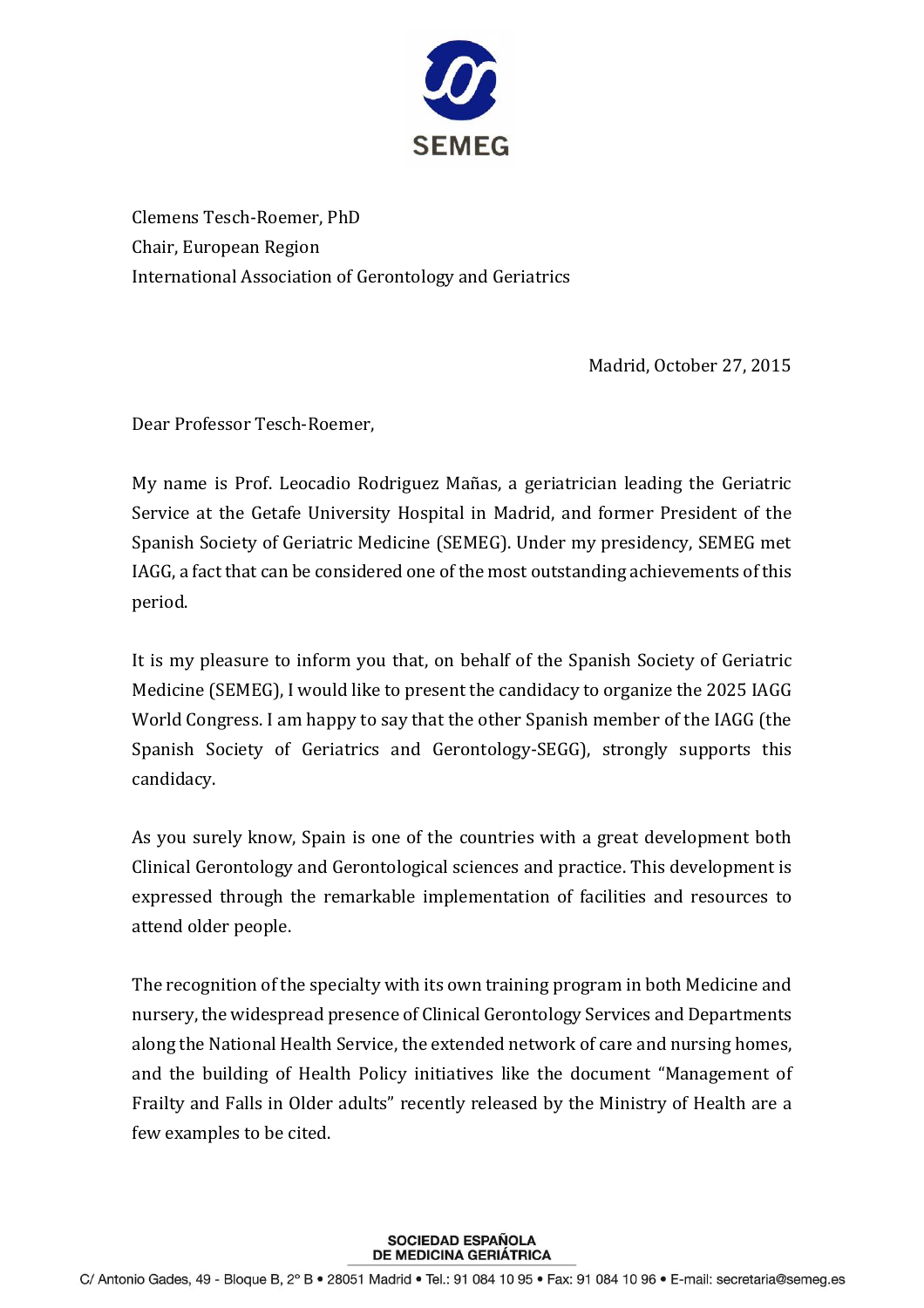

Additionally, Spain has a strong commitment in the field of research and development on different aspects of ageing. In this regard, Spain is the unique country with a National Research Network on Frailty and Ageing (RETICEF), led by us, composed by 26 groups of excellence in the field of ageing, embracing from basic sciences to clinical and epidemiological ones, nursery, demographers and other professionals. This network has allowed a comprehensive approach to the study of the problems of aging. This same focus has been the framework for several EUfunded research projects that we are leading and participating and has given to 24 groups in Spain the opportunity to be members of the GARN network, launched by IAGG to promote research on ageing all over the world and develop an international research capacity in ageing.

Finally, Spain is actively participating in international initiatives under the advocacy of the European Union and its program European Innovation Partnership-Active Healthy Aging. Our country also collaborates with several regions of the IAGG (mainly Europe and COMLAT), and the WHO, with the aim of releasing Position Papers and Guidelines and delineating strategies to expand and improve the attention paid to the multifaceted needs of older adults and to promote active ageing.

In all of these efforts SEMEG and its members have made substantial contributions. Thus, we do feel that now is the time to give another step in promoting age-related sciences, contributing to the best diffusion of the many progresses and initiatives of all those who are working in the thrilling world of ageing everywhere. For these reasons, we are keen candidates to the Organization of the 2025 World Congress of IAGG, dedicated to the prevention of disability in a new era, to the anticipatory care to prevent, detect and intervene on the earlier phases of disability thus promoting an ageing free of disability and dependency (see Appendix).

Madrid, the capital town of Spain, will be the venue of the Congress. It is the nest of the Spanish Clinical Gerontology. With its population around 3,300,000, Madrid is visited by 8 million tourists every year. Here are some reasons for selecting Madrid as the best location for holding a congress, with some comments on the city's advantages, especially in the case of international events.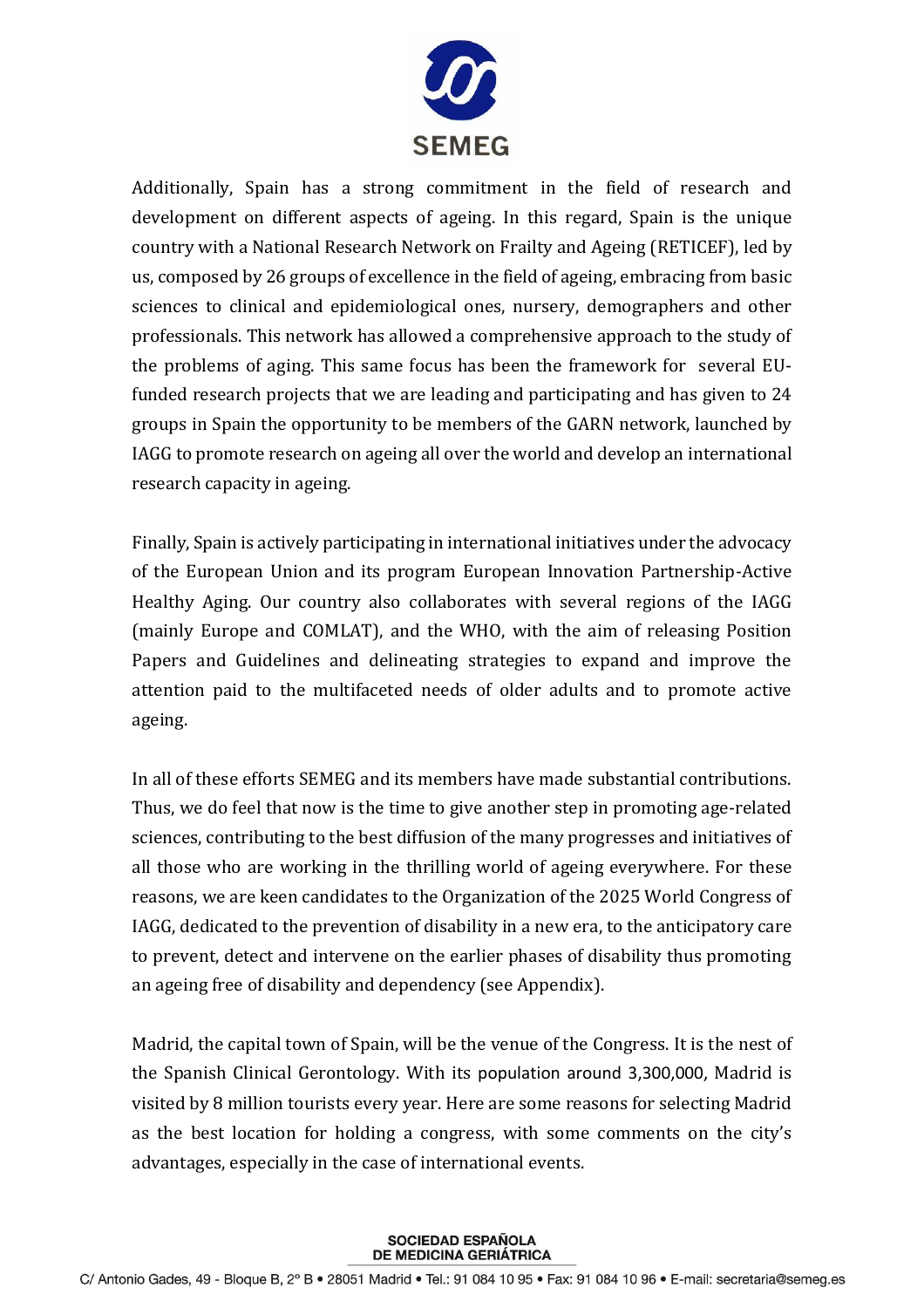

- 1. **Madrid Barajas Airport.** This is Europe's fourth largest airport, used by 48 million passengers with capacity for up to 70 million. It has won the Stirling Prize for architecture. It offers direct flights to 69 different countries and 177 cities all over the world. It is only 16 km from the city center and can be reached by metro (only 4 stops). Travel to the city from the airport is cheap and convenient, allowing large numbers of participants to attend events. The airport is the headquarters of Iberia, merged with British Airways, and is the ideal gateway for congress participants coming from all parts of the Americas. Through *the Madrid Convention Bureau, there is an agreement with Iberia Airlines for large conventions, covering both discounts for participants and congress exhibition material.*
- 2. **Urban transport:** As well as its urban (215) and intercity bus services and the city's 15,000 taxis, Madrid has the second largest underground network in Europe, with 293 km of lines and 300 stations. The fare is only between  $\epsilon$ 1.50 and €2 per trip and a 10-trip card can be purchased for €12.30. **Madrid Convention Bureau offers reduced price for congress delegate travel cards**. The fact that the city has an extensive, fast, convenient and economical public transport network is very advantageous for organizers, who can save on transport costs.
- 3. **Culture and leisure**: The Madrid region is home to 106 museums, including the Art Walk, which connects the Thyssen-Bornemisza, Prado and Reina Sofia museums. There are 61 theatres and 87 art galleries and a great offer on exhibitions and musical events. It boasts 4,200 shops, 93 shopping centers, and 22,000 bars, restaurants, cafés, pubs and clubs. Only in the capital, there are nine restaurants awarded stars from the Michelin Red Guide, a European hotel and restaurant reference guidebook. One obtained 3 stars, five of them obtained 2 stars and three received 1 star.
- 4. **Accommodation**: Madrid has 36,000 rooms in hotels ranging from 1 to 5 stars, offering the best value in Europe (recent studies show that only Berlin has comparable standards). The average age of the buildings is very low, as a lot of new constructions were undertaken in recent years in response to the city's bids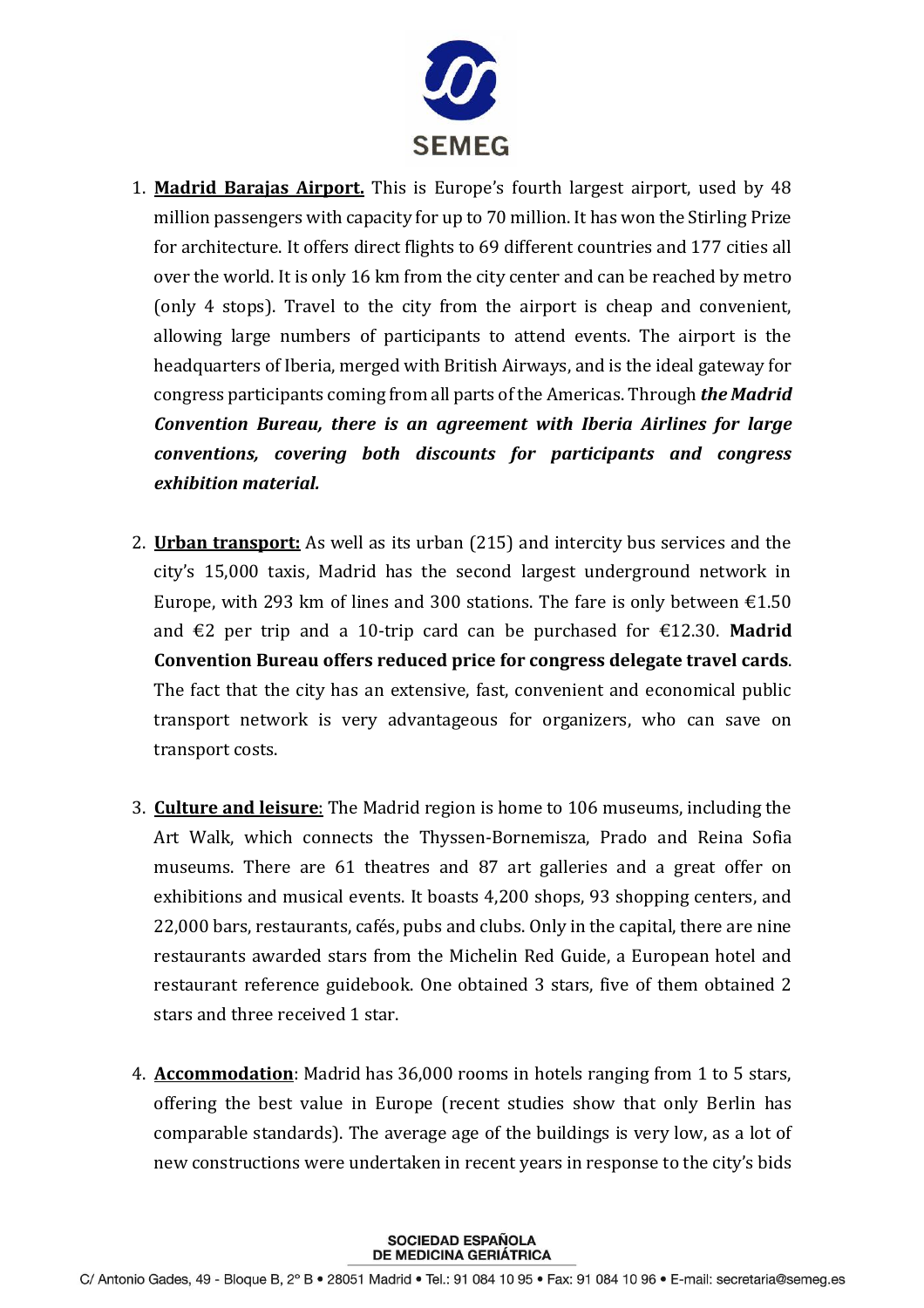

to host the Olympic Games. The availability of accommodation makes prices very competitive.

- 5. **Meeting rooms:** In Madrid there are 554 meeting rooms of all kinds and each year about 80 fairs are held, attracting over 2 million people. The city has 4 major venues for larger congresses: IFEMA, Municipal Congress Palace, Auditorium Hotel & Convention Center and Casa de Campo. Some 200 venues are available for social events. Congress organizers can hold special private events at such unique places as the Prado Museum or the Santiago Bernabeu Stadium.
- 6. **High-speed rail and UNESCO heritage cities**: Madrid is the hub for the AVE high-speed train service in Spain. Visitors can travel to Toledo, Ávila, Segovia, Valencia, Barcelona, Valladolid, Zaragoza, Malaga and Cordoba in times ranging from 15 minutes to 2 hours 45 minutes, allowing congress participants to go and return in a single day. This makes Madrid specially attractive as a congress location and promotes Spain as a destination, with a positive effect on the number of congress participants. Madrid is also the only city that can offer six UNESCO heritage sites within an hour's travel (Alcalá de Henares, Aranjuez, Ávila, El Escorial, Segovia and Toledo).
- 7. **Climate:** Madrid averages 2,700 hours of sunshine per year, with mild weather in most months.

Here there are some examples about meetings of Scientific Societies held in Madrid in the last years and other ones that will happen in the forthcoming ones:

| 40 L V                                         |                  |
|------------------------------------------------|------------------|
| WORLD CONGRESS OF TRANSPLANTS                  | 5.000 Delegates  |
| 2017                                           |                  |
| ESMO EUROPEAN SOCIETY OF MEDICAL ONCOLOGY      | 20.000 Delegates |
| EULAR - EUROPEAN LEAGUE AGAINST RHEUMATISM     | 13.000 Delegates |
| EAO - EUROPEAN ASSOCATION FOR OSTEOINTEGRATION | 3.500 Delegates  |
| FDI - INTERNATIONAL DENTAL FEDERATION          | 10.000 Delegates |
|                                                |                  |

**2018**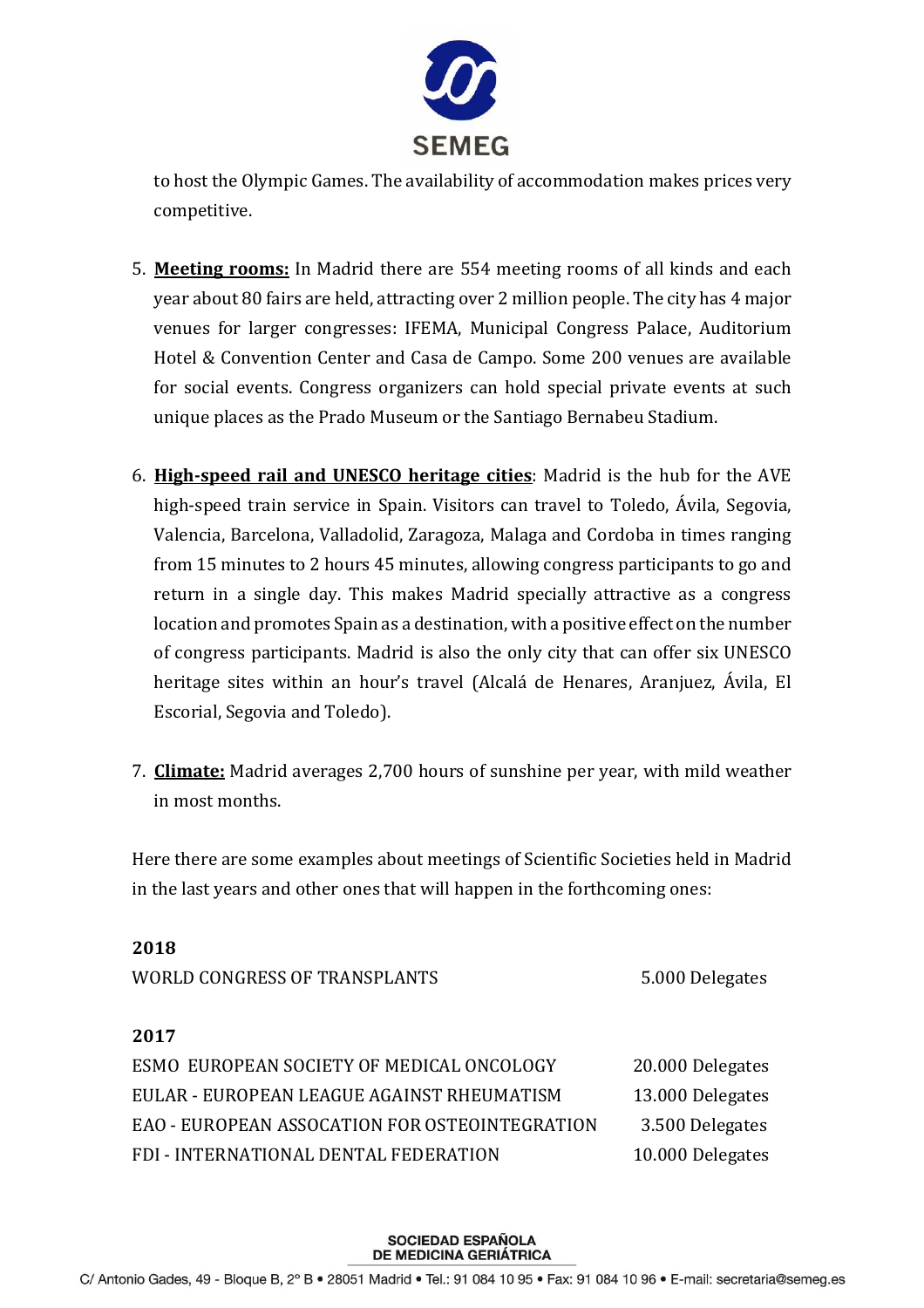

**2016** EUROPEAN PSYCHIATRY CONGRESS 4.000 Delegates

**2015**

EAU - EUROPEAN ASSOCIATION OF UROLOGY 12.000 Delegates

## **2014**

ESMO - EUROPEAN SOCIETY OF MEDICAL ONCOLOGY 19.000 Delegates

## **2013**

EULAR - ANNUAL EUROPEAN CONGRESS OF REUMATOLOGY 15.000 Delegates

Finally, we are honoured that a number of relevant bodies and institutions - have shown their support to our initiative. They include the Foundation Age and Life, endorsed by the biggest association of older people in Spain (CEOMA-Confederación Estatal de Organizaciones de Mayores), and other academic, scientific and professional institutions, the National and Regional Ministry of Health, several Societies of Gerontology and Geriatrics not only in Europe but also in Latin-America, as well as their outstanding members in all fields of aging.

Hoping that you, the other members of the IAGG Executive Committee and the member Societies of the IAGG will share this view,

Yours faithfully

L. Lquez. Maig

Prof. L. Rodríguez Mañas Former President of the Spanish Society of Geriatric Medicine Member of the IAGG-GARN network Head of the Geriatric Service Getafe University Hospital Universidad Europea de Madrid Spain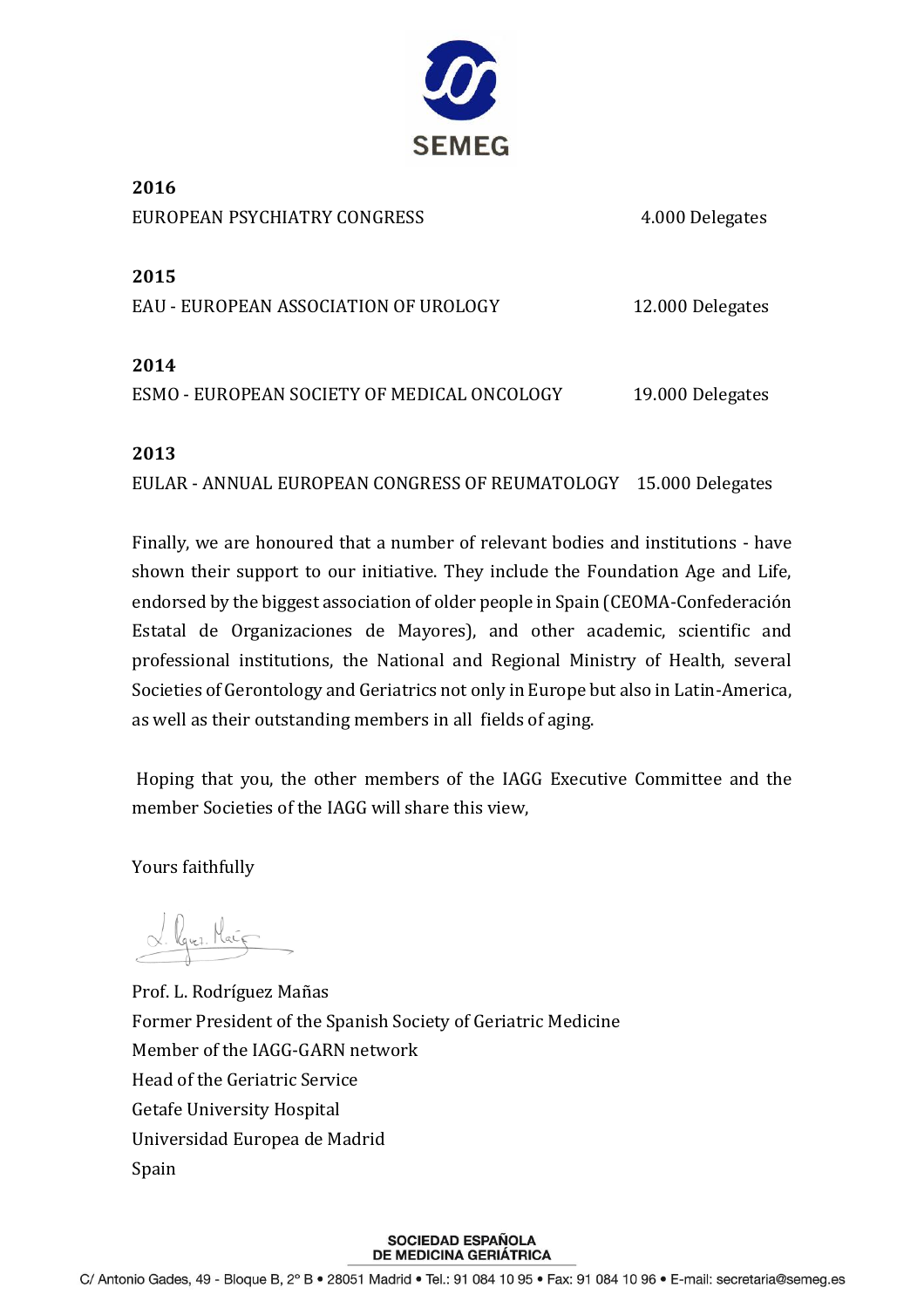

APPENDIX

# **FIRST DRAFT OF THE PROGRAM OF THE 2025 IAGG WORLD CONGRESS MADRID-SPAIN**

- 1.- The ageing process: perspective of life cycle
	- A) Biological basis
	- B) Life styles (including environmental issues ) and healthy aging
	- C) Diseases as risk factors: which is the evidence
	- D) Approaches for prevention and managing: which ones and at which time

E) Intrinsic capacity: genetic, health characteristics and personal components

- 2.- The early stages of the disabling process: From robustness to disability.
	- A) Basis of the disabling process: its main causes (4 Round Tables/Workshops)
	- B) Different trajectories of disability: Role of chronic diseases (4 R
	- C) Different trajectories of disability: Role of psychological factors, including cognitive impairment and dementia
	- D) Different trajectories of disability: Role of social factors
	- E) Evidence for interventions: Physical exercise, Nutrition, Drugs, Multimodal approaches
	- F) Managing, screening and diagnosing the first stages of the disabling process
- 3.- Models of care

A) Core components of a model of care for older people at risk for functional decline.

- B) The WHO model. What about it ten years later (2015-2025)?
- C) Preventing frailty and functional decline in hospital settings
- D) Long-term care at home
- E) Long-term care in institutions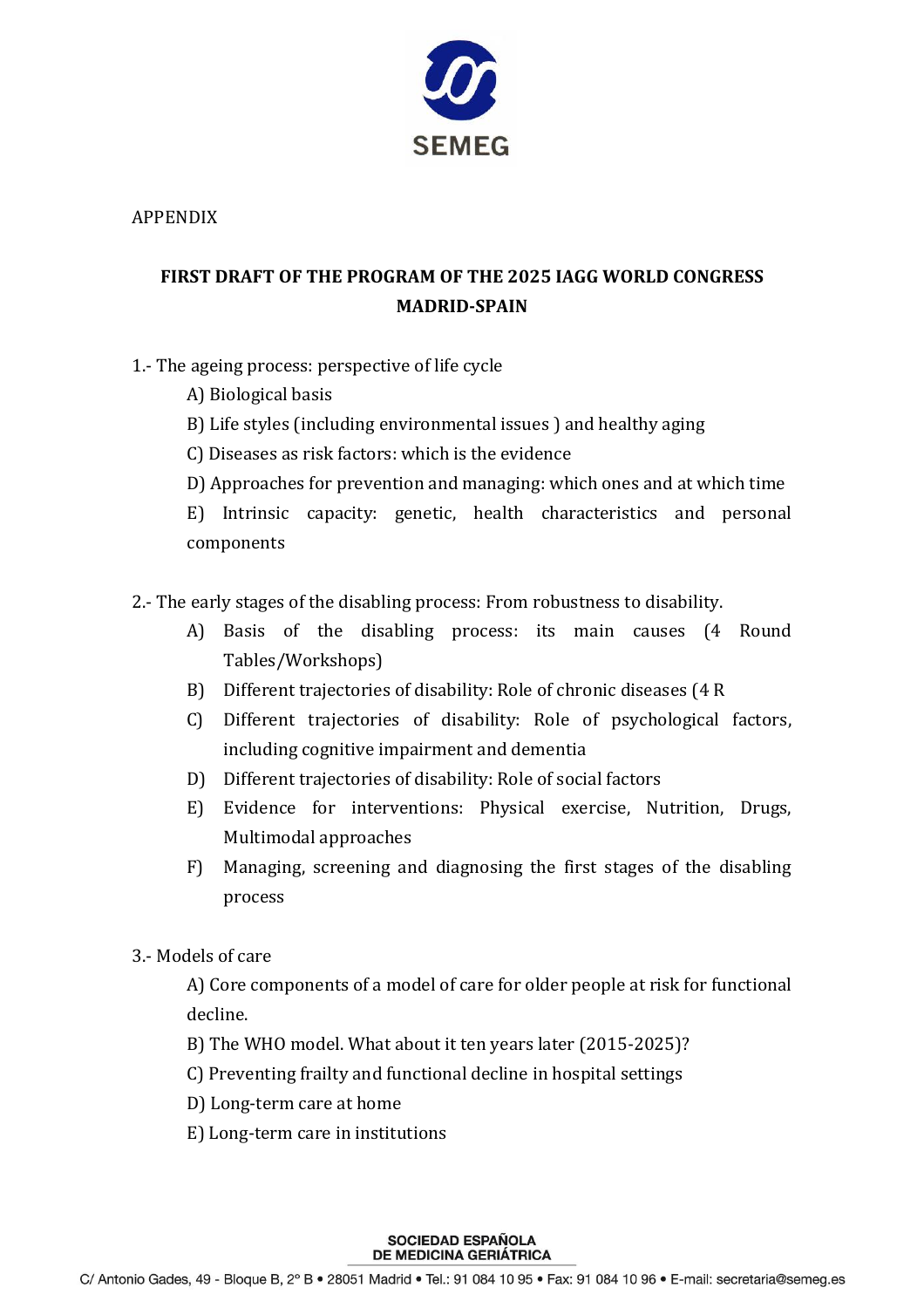

F) Breaking barriers and changing concepts: From the segmentation of care settings and stakeholders towards a true person-centred, integrated, coordinated and continued care

4.- Economic facts of the disabling process

- A) Economic consequences of frailty and functional decline. The true threating for the sustainability of Health and Social Systems
- B) Functional decline and disability: cause or consequences of weak economies
- C) Role of functional issues in the economic consequences of chronic conditions and diseases
- D) Barriers to the implementation for models of care due to economic restrictions
- E) Developing models of care fitted to the prevention of frailty and functional decline in low and middle-income countries.
- 5.- ICTs
	- A) ICTs: a new paradigm in the development of care. Do they work?

B) The role of ICTs in providing a continued and coordinated care: the evidence about the usefulness of telemedicine and platforms

C) Big Data management: an opportunity to provide lessons from our own experience

D) The role of clinical records, wearable and static sensors, robotics, etc for capturing data and information

6.- Role of professions, new professional profiles to face the challenge: From healthrelated professionals to other ones (chiefs, waiters, tourism sector, transportation, etc)

A) A new curriculum for Health providers. The perspective of the Universities

B) A new curriculum for Health providers. The perspective of non-university teaching bodies

C) A new curriculum for Health providers. The perspective of the Users (older people)